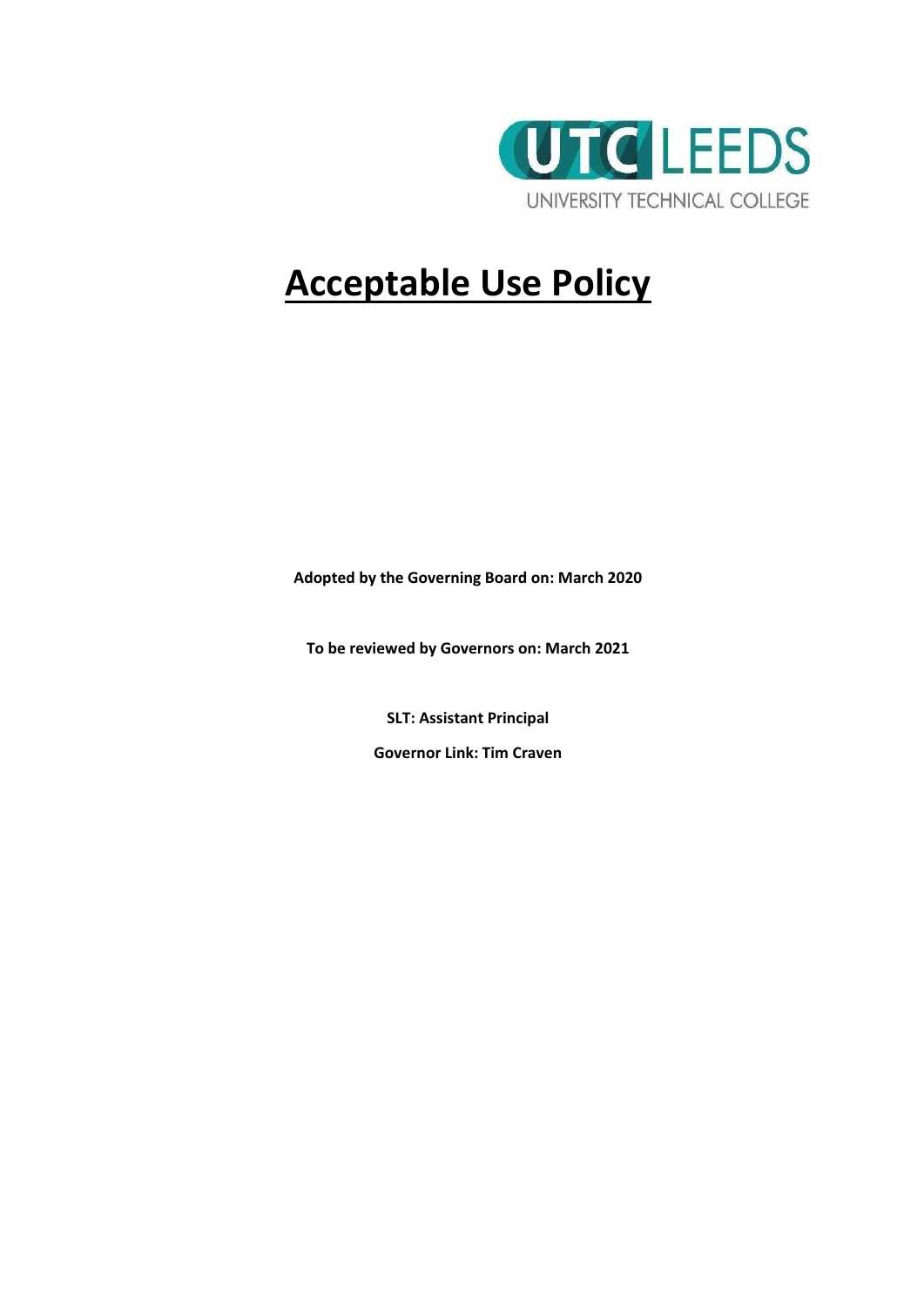• I will only use ICT systems in UTC, including the internet, email, digital video, and mobile technologies for UTC purposes

- I will not download or install software on UTC technologies without permission from the IT Administrator
- I will only log on to the UTC network, other systems and resources with my own username and password
- I will follow the UTC's ICT security system and not reveal my passwords to anyone
- I will only use my UTC email address when emailing members of staff or pupils

• I will make sure that all ICT communications with teachers or pupils is responsible and sensible

• I will be responsible for my behaviour when using the Internet. This includes resources I access and the language I use

• I will not browse, download, upload or forward material that could be considered offensive or illegal. If I accidentally come across any such material I will report it immediately to a teacher

• I will not give out any personal information such as name, phone number or address. I will not arrange to meet someone unless this is part of a UTC project approved by a member of staff

• I am aware that when I take images of pupils and / or staff, that I must only store and use these for UTC purposes in line with UTC policy and must never distribute these outside the UTC network without the permission of all parties involved. This includes UTC breaks and all occasions when I am in UTC uniform or when otherwise representing the UTC

• I will ensure that my online activity, both in UTC and outside UTC, will not cause my UTC, the staff, pupils or others distress or bring the UTC community into disrepute, including through uploads of images, video, sounds or texts

• I will support the UTC approach to online safety and not upload or add any images, video, sounds or text that could upset any member of the UTC community

- I will respect the privacy and ownership of others' work on-line at all times
- I will not attempt to bypass the internet filtering system

• I understand that all my use of the Internet and other related technologies can be monitored and logged and can be made available to my teachers

## **Students**

• I understand that these rules are designed to keep me safe and that if they are not followed, UTC sanctions will be applied and my parent / carer may be contacted

• I will not sign up to online services until I am old enough to do so